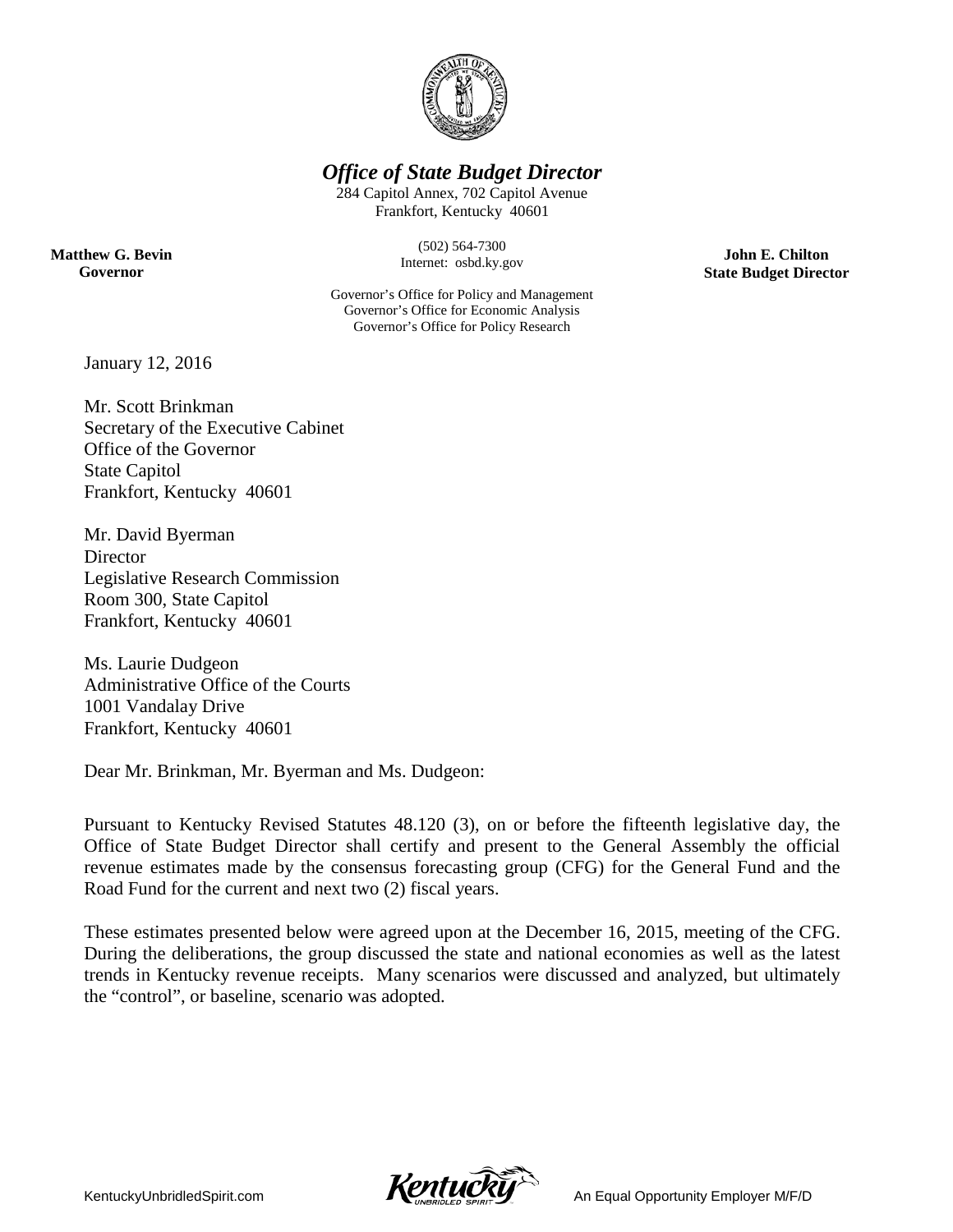Mr. Brinkman, Mr. Byerman & Ms. Dudgeon January 12, 2016 Page 2

|             | <b>General Fund</b> | <b>Road Fund</b> | <b>Tobacco MSA</b> |
|-------------|---------------------|------------------|--------------------|
| <b>FY16</b> | \$10,289,900,000    | \$1,445,900,000  | \$88,100,000       |
| <b>FY17</b> | \$10,617,200,000    | \$1,456,900,000  | \$87,000,000       |
| <b>FY18</b> | \$10,875,500,000    | \$1,478,200,000  | \$92,800,000       |

The General Fund, Road Fund, and MSA Tobacco Fund estimates were prepared in cooperation with the Consensus Forecasting Group, and represent an agreement by the Group as to the most likely outcome for revenues in the upcoming four years. The Consensus Forecasting Group consists of individuals knowledgeable about the state and national economies and the revenue and financial conditions of the Commonwealth. Appointed jointly by State Budget Director and the Legislative Research Commission, the members are: Dr. Frank O'Connor (Chair), Dr. Bruce Johnson, Dr. Alan Bartley, Dr. James McCoy, Ms. Janet Harrah, Mr. David Sinclair. Major assistance was provided by the Office of State Budget Director: Gregory Harkenrider, Gene Zaparanick-Brown, Thomas Jones, Michael Jones, and Justin Tapp.

Please feel free to contact my office if you have any question regarding the material included in this packet.

Sincerely,

John E. Chilton State Budget Director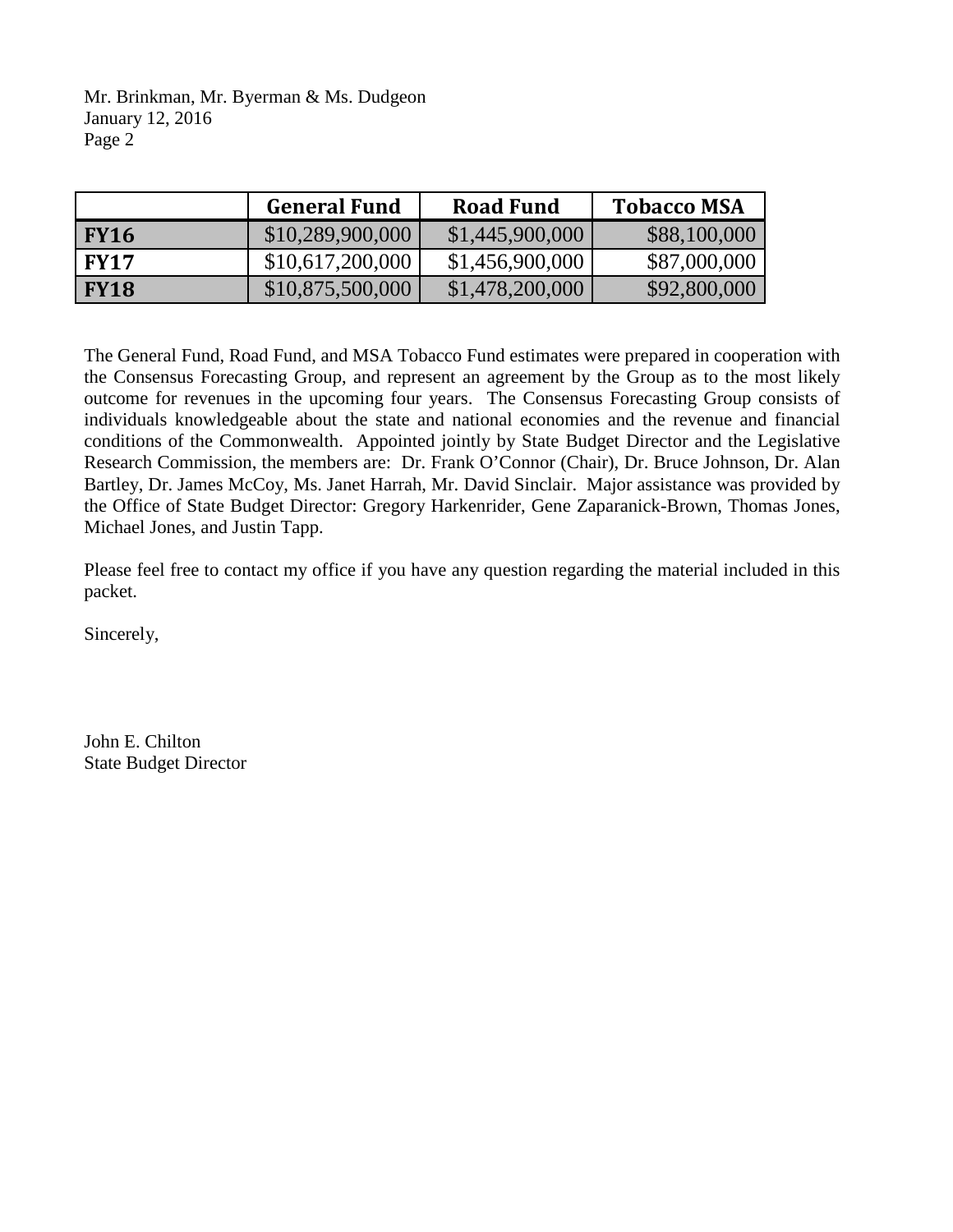#### **SENATE MEMBERS**

**Robert Stivers**<br>President. LRC Co-Chair **David Givens** President Pro Tem **Damon Thayer Ray S. Jones II** Minority Floor Leader **Dan "Malano" Seum** Majority Caucus Chair **Gerald A. Neal** Minority Caucus Chair **Jimmy Higdon** Majority Whip **Julian M. Carroll** Minority Whip

# **Damon Thayer**<br>Majority Floor Leader **LEGISLATIVE RESEARCH COMMISSION** Ray State Capitol **State Capitol 700 Capitol Avenue Frankfort KY 40601** Jeff Hoover

**State Capitol 700 Capitol Avenue Frankfort KY 40601 Jeff Hoover**

Capitol Fax 502-564-2922 Annex Fax 502-564-6543 lrc.ky.gov **Johnny Bell**

**David A. Byerman Director** 

December 17, 2015

Speaker, LRC Co-Chair **Jody Richards** Speaker Pro Tem Majority Floor Leader Minority Floor Leader **502-564-8100 Sannie Overly** Majority Caucus Chair **Stan Lee** Minority Caucus Chair Majority Whip **Jim DeCesare** Minority Whip

John E. Chilton State Budget Director Office of the State Budget Director Room 284, Capitol Annex Frankfort, Kentucky 40601

Dear Mr. Chilton:

In accordance with KRS 48.120 and 48.115, the Consensus Forecasting Group (CFG) assembled on December 16, 2015 to consider revisions to the official revenue estimates for FY 2016 and to develop official revenue estimates for FY 2017 and FY 2018. The estimates adopted by the CFG during the December meeting are contained in the table below.

| <b>General Fund</b> | <b>Road Fund</b> |
|---------------------|------------------|
| \$10,289,900,000    | \$1,445,900,000  |
| \$10,617,200,000    | \$1,456,900,000  |
| \$10,875,500,000    | \$1,478,200,000  |
|                     |                  |

The FY 2016 General Fund estimate adopted by the CFG is \$222.7 million more than the FY 2016 enacted estimate (\$10,067.2 million). The FY 2016 Road Fund estimate adopted by the CFG is \$112.5 million less than the FY 2016 enacted estimate (\$1,558.4 million). A summary of the General Fund and Road Fund estimates by tax category are included in Attachment A and Attachment B. Detailed tables of the revenue estimates by tax category are included in Attachment C and Attachment D.

In addition to providing estimates for the General Fund and the Road Fund, the CFG provides estimates of the receipts the Commonwealth may receive from the Phase I Tobacco Master Settlement Agreement (MSA). The figures below represent the MSA estimates adopted by the CFG at the December 16, 2015 meeting and are not included in the General Fund totals.

#### **HOUSE MEMBERS Gregory D. Stumbo**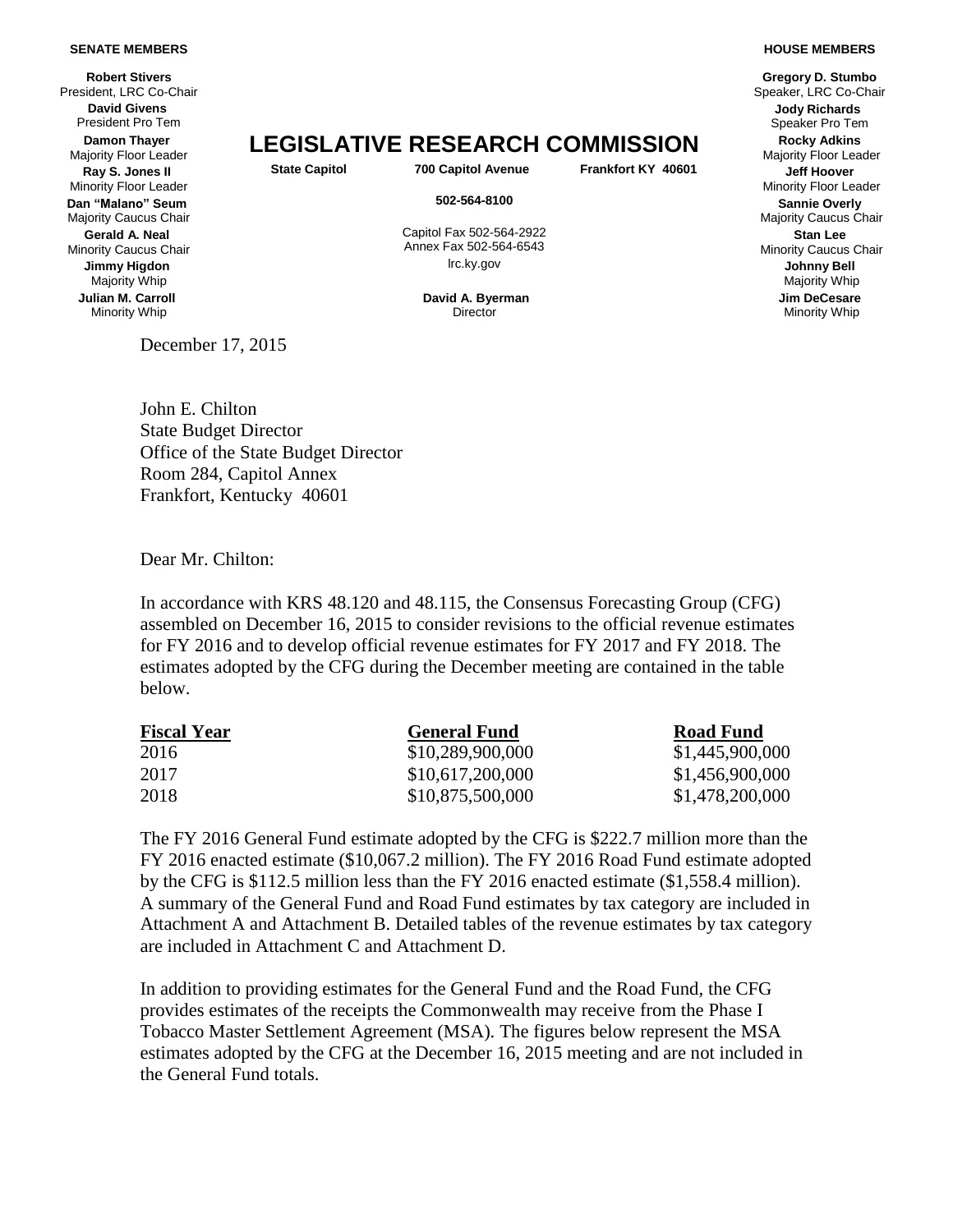| Fiscal Year | <b>MSA</b> Revenue |  |  |  |
|-------------|--------------------|--|--|--|
| 2016        | \$88,100,000       |  |  |  |
| 2017        | \$87,000,000       |  |  |  |
| 2018        | \$92,800,000       |  |  |  |
|             |                    |  |  |  |

The FY 2016 MSA estimate is \$15.7 million more than the FY 2016 MSA enacted estimate adopted by the CFG in December 2013 (\$72.4 million). The FY 2016 MSA enacted estimate recognized the 2016 MSA payment could be impacted by the final resolution of the 2004 NPM adjustment. In June 2014, the Commonwealth reached a settlement on the NPM issue for certain MSA payment years, which reduced the likelihood of an NPM adjustment in FY 2016. As a result, the MSA estimate for FY 2016 was increased by the Consensus Forecasting Group at the December 2015 meeting.

In summary, the General Fund, Road Fund and MSA revenue estimates adopted by the Consensus Forecasting Group represent an agreement among the members as to the most likely outcome for revenues for the next fiscal year and the upcoming biennium, given the information available on December 16, 2015.

Sincerely,

Ho Count

Frank O'Connor Chairman, Consensus Forecasting Group Professor of Economics Eastern Kentucky University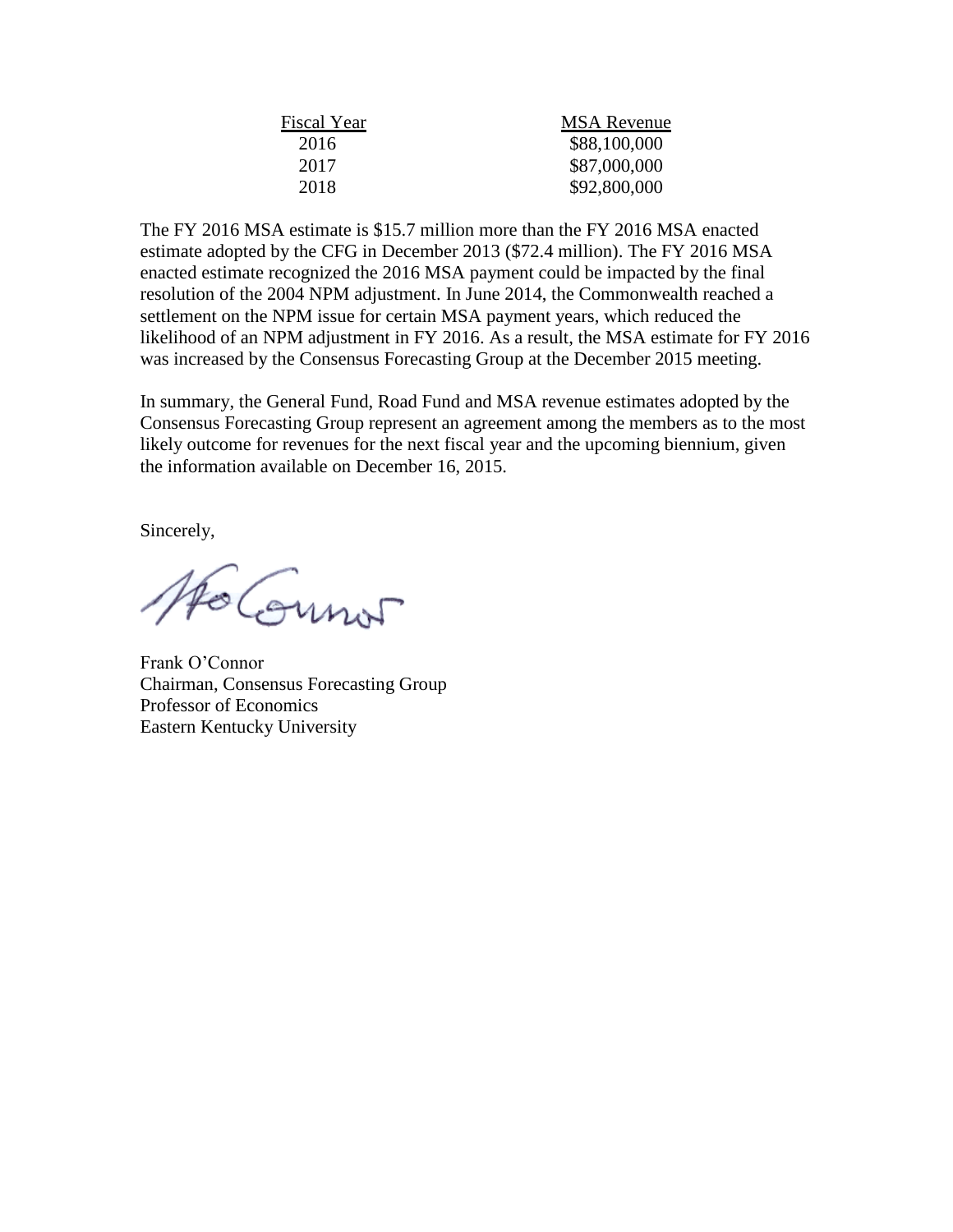## **General Fund GOEA Control Forecast FY16 - FY18 (Millions of Dollars) December 2015**

| <b>CFG Official Estimate</b> | <b>FY15</b> |         | <b>FY16</b> |         |          |         | <b>FY18</b> |         |
|------------------------------|-------------|---------|-------------|---------|----------|---------|-------------|---------|
|                              | Actual      | $%$ Chg | Estimate    | % $Chg$ | Estimate | $%$ Chg | Estimate    | %Chg    |
|                              |             |         |             |         |          |         |             |         |
| Individual Income            | 4,069.5     | 8.5     | 4,233.5     | 4.0     | 4,411.1  | 4.2     | 4,588.6     | 4.0     |
| Sales and Use                | 3,267.3     | 4.3     | 3,420.5     | 4.7     | 3,539.8  | 3.5     | 3,638.4     | 2.8     |
| Property                     | 563.4       | 0.2     | 573.0       | 1.7     | 585.2    | 2.1     | 598.7       | 2.3     |
| Corporation Income           | 528.1       | 11.2    | 531.7       | 0.7     | 579.4    | 9.0     | 553.1       | $-4.5$  |
| <b>LLET</b>                  | 223.8       | 12.3    | 219.8       | $-1.8$  | 223.7    | 1.8     | 221.6       | $-0.9$  |
| <b>Coal Severance</b>        | 180.3       | $-8.7$  | 138.4       | $-23.2$ | 120.7    | $-12.8$ | 107.6       | $-10.9$ |
| Cigarette                    | 220.9       | $-3.2$  | 225.8       | 2.2     | 222.5    | $-1.5$  | 220.5       | $-0.9$  |
| Lottery                      | 221.5       | 0.9     | 232.0       | 4.7     | 236.0    | 1.7     | 241.0       | 2.1     |
| Other                        | 691.8       | $-1.0$  | 715.2       | 3.4     | 698.8    | $-2.3$  | 706.0       | 1.0     |
| <b>Total General Fund</b>    | 9,966.6     | 5.3     | 10,289.9    | 3.2     | 10,617.2 | 3.2     | 10,875.5    | 2.4     |